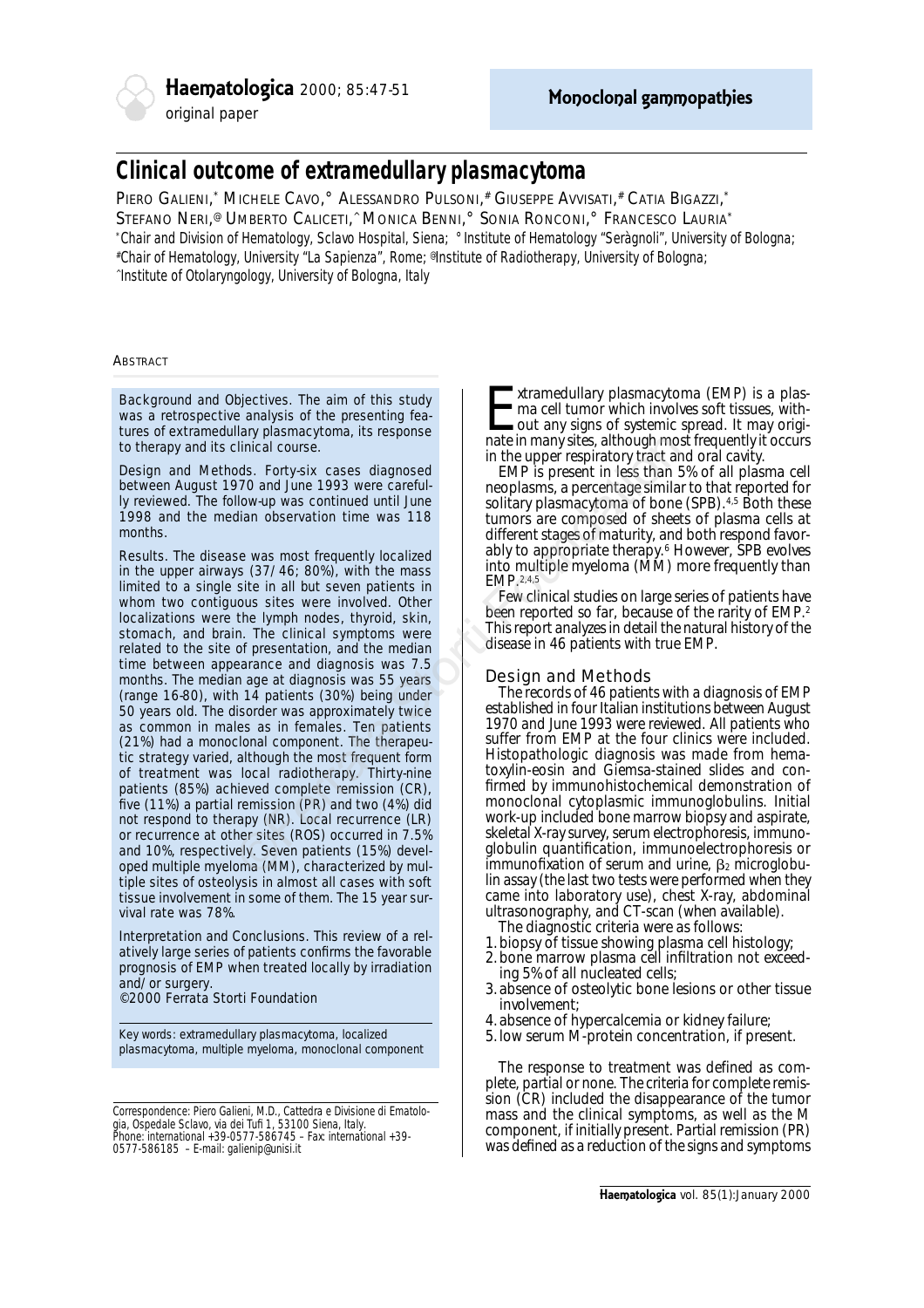related to the disease. No response (NR) meant that the clinical features remained unmodified.

The latest follow-up for all patients was in June 1998. At that time, the median follow-up had been 118 months (range, 14 to 280).

Survival and diffusion-free survival curves were plotted from the diagnosis and the end of therapy to June 1998 using the Kaplan-Meier's method.<sup>7</sup> Differences in survival duration were compared by the log-rank method, using two-tailed *p* values.8

# Results

## *Clinical and laboratory features*

The distribution of the primary tumor lesions is shown in Table 1. The sites most frequently involved were the upper respiratory tract and the oral cavity, which accounted for 80% of the cases. All patients had only one single site of localization, in 7 of them two sites were contiguously involved. The mean time between the appearance of symptoms and diagnosis was 7.5 months (range 1-36). The symptoms, which were related to the site of the tumor, included: swelling, dyspnea, dysphonia, dysphagia, epistaxis, headache and epigastric pain. The patient's average age was 55 (range 16-80) years old [but 14 (30%) of them were under 50]. The ratio of males to females was 30:17. Serum electrophoresis tests were carried out for all patients and showed a monoclonal component in 10 subjects (21%). Serum immunoelectrophoresis or immunofixation was performed in 38/46 of cases (83%) and in all patients who showed a monoclonal component. The monoclonal component was of IgG type in 9 cases and of IgM type in 1 case. Light chains were of  $\kappa$ -type in 8 cases and  $\lambda$ -type in the other 2. All patients showed normal concentrations of non-involved immunoglobulins. An electrophoresis or immunofixation of a concentrated sample of urine was done in 36 cases, and in all samples the presence of Bence Jones proteinuria was ruled out.  $\beta_2$  microglobulin concentration was determined in 18 individuals (39%) and was found to be less than 3.0 mg/dL in all cases. The histologic features of the patient with an IgM protein were not different from those with IgG. ously involved. The mean time<br>
and diagnosis and diagnosis and diagnosis and diagnosis and the storting of symphoms, which<br>
dysphonia, dysphagia, epistaxis,<br>
dysphonia, dysphagia, epistaxis,<br>
and in The patient's average<br>

#### *Treatment and response to therapy*

The therapy varied according to each institution's policy. Twenty-eight patients were treated with surgery, alone (n=6) or combined with radiotherapy  $(n=14)$  or chemotherapy  $(n=3)$  or both  $(n=5)$ . The remaining 18 patients received radiotherapy alone (n=14) or radiotherapy plus chemotherapy (n=4). The average dose of radiotherapy was 46 Gy (range 30-60). Chemotherapy was administered to seven patients who presented with a monoclonal component, one with gastric involvement, to one patient who had not responded to another treatment, and to three for arbitrary reasons. In all cases but one, an average of 6 courses of melphalan and steroids was given.

Complete remission was achieved in 39 cases (85%). Partial remission was obtained in five patients (11%): a lower M component persisted in three cases, whereas in the remaining two the tumor decreased

#### Table 1. Sites of localization in 46 patients with EMP.

*Upper respiratory tract and oral cavity*

| Pharynx<br>Maxillary sinus | 9 (+3 nasal fossae; +1 tongue)<br>$6 (+3)$ ethmoid) |
|----------------------------|-----------------------------------------------------|
| Larynx                     | 5                                                   |
| Tonsil                     | 5                                                   |
| Nares/nasal fossae         | 5                                                   |
| Paranasal sinus            | 2                                                   |
| Velum pendulum palati      | 1                                                   |
| Fthmoid                    |                                                     |
| Gums/oral mucosa           | 3                                                   |
| Other sites                |                                                     |
| Lymph-nodes                | 4                                                   |
| Skin                       | 2                                                   |
| <b>Thyroid</b>             |                                                     |
| <b>Brain</b>               |                                                     |
| Stomach                    |                                                     |

## Table 2. Clinical course of 46 patients with EMP.

|                       | <b>CCR</b>  | <b>CPR</b> | LR | <b>ROS</b> | DD    |
|-----------------------|-------------|------------|----|------------|-------|
| CR 39                 | 28          |            |    |            | $4^*$ |
| PR<br>5               | $2^{\circ}$ |            |    |            |       |
| NR.<br>$\mathfrak{D}$ |             |            |    |            |       |

*CCR = continued complete remission; CPR = continued partial remission; LR = local recurrence; ROS = recurrence at other site; DD = disease diffusion. \*Two patients showed ROS before developing DD. °CCR was achieved through surgery of the residual mass after primary treatment.*

in size but did not disappear. Two patients, with disease localized in the brain and ethmoid, surprisingly did not respond to radiotherapy delivered at doses of 46 and 50 Gy, respectively.

#### *Clinical course and survival*

The follow-up of the patients is shown in Table 2. During the observation period, 28 of the 39 patients who had achieved CR remained in CR for 3 to 18 (median 9) years. Two patients developed MM. Of the remaining nine patients, three had a local relapse and six a relapse at other sites. Two of the 3 patients who experienced a local relapse (tonsil and larynx), previously treated with surgery and low-dose radiotherapy (30 and 36 Gy respectively), were treated again after their relapse with local radiotherapy (48 and 46 Gy), and obtained a second and stable CR. In the third patient who had the tumor in a nasal fossa, the mass was surgically removed and a second CR was obtained. Of the 6 patients who had a relapse in other sites, 4 still had an extramedullary localization, while the other 2 developed a solitary plasmacytoma of bone. All of them were treated with local radiotherapy at a dosage ranging from 46 to 54 Cy, and all of them achieved a second CR. Subsequently, the 2 patients who had a second bone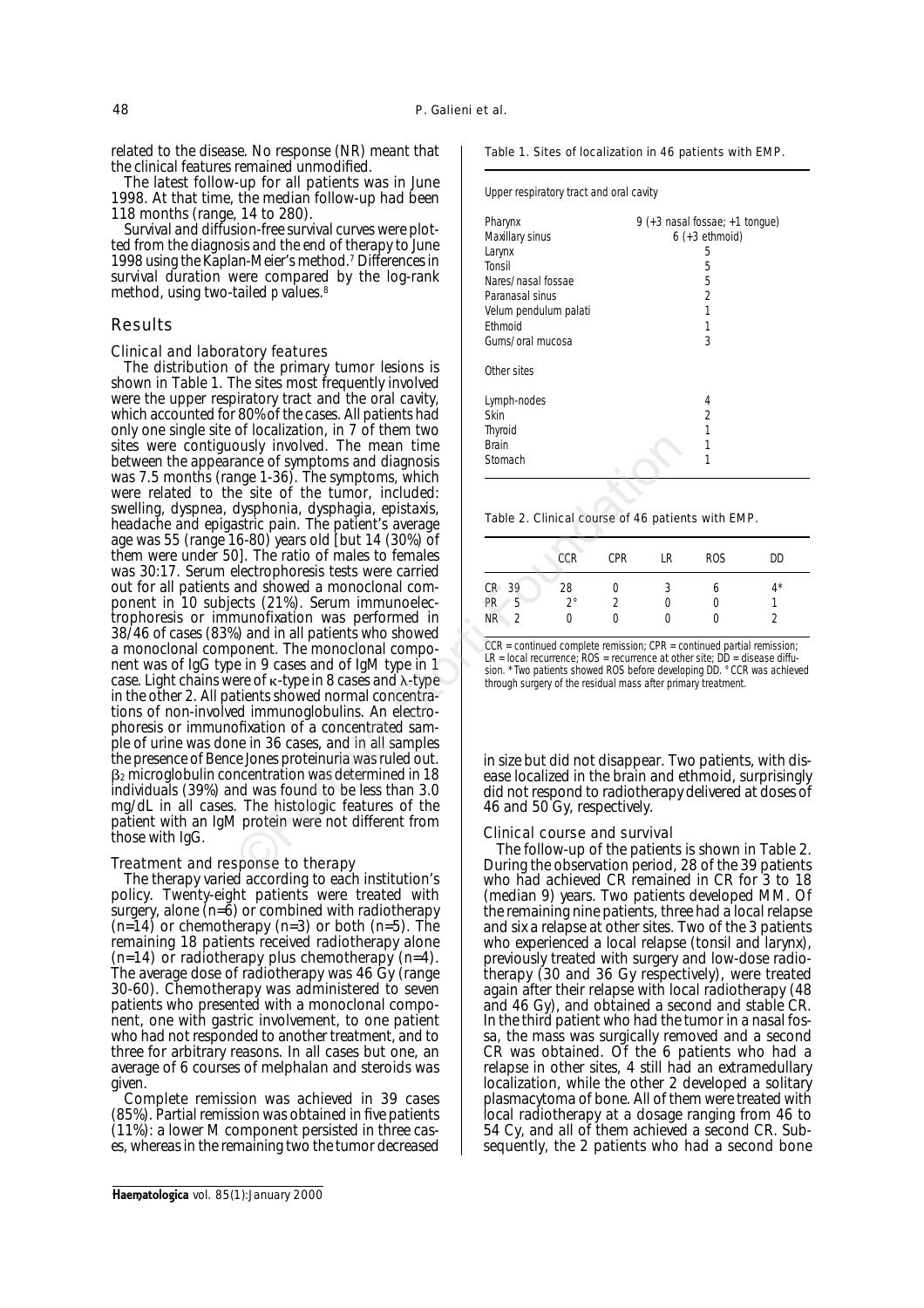relapse progressed to MM, and a third case developed a lymphoblastic lymphoma after 43 months.

Two of the 3 partial responders, in whom monoclonal component persisted, were still in PR without further treatment after 60 and 72 months; the third developed a relapse in another site and subsequently MM. In the two patients in whom a mass persisted, the mass was removed surgically, and histologic examination showed amyloid substance in both cases, localized only to the tumor area. These two patients are in CR.

In non-responding patients, the disease spread within 2 years.

At the time of analyzing these data 37 patients (80%) were alive and nine (20%) had died. Thirty-one (84%) of the survivors were in primary or secondary CR (average of 87 months; range 36-214), 2 of them (5.4%) were still in PR 36 and 48 months after the end of therapy, and 4 of them (10.8%) had MM. Nine patients have died; the cause of death was progression of EMP in 3 patients and unrelated causes in the other 6 (2 gastric carcinoma, 1 gastric hemorrhage; 1 stroke; 1 unknown; 1 lymphoblastic lymphoma). After an average of 40 months (range 10-95), 7 patients (15%) developed disseminated disease, consisting in multiple bone lysis but without any evidence of Mcomponent or of monoclonal marrow plasmacytosis in most cases (Table 3). In two of the 7 cases, dissemination involved both the bone and soft tissues other than from where the tumor had originated (kidney, adrenal glands and liver) with rapid tumor growth, and short survival. The disease became typical MM in only one patient. The therapy for these patients included alkylating agents and glucocorticoids. All 5 patients with only bone involvement responded to alkylating agents therapy and their outcome was characterized by indolent disease with a long mean survival time (98 months). In contrast, the two patients with both bone and secondary soft tissue involvement did not respond to the treatment. The cause of death was progression<br>
the cause of death was progression<br>
and unrelated causes in the oth-<br>
intoma, 1 gastric hemorrhage; 1<br>
1 lymphoblastic lymphoma). After<br>
but without any evidence of M-<br>
but without any e

After 15 years, the overall survival was 78% (Figure 1) and the diffusion-free survival was 83% (Figure 2).

#### Discussion

The present analysis confirms the good response to therapy and the good clinical course of EMP, as reported by other studies.<sup>1-3,9</sup> In fact, the clinical outcome was very favorable with absence of dissemination in 85% of the cases and with 78% of the patients alive after 15 years. Like the series in other previously published reports (Table 4), our population of patients had an average age of 55,4,5,11 but 30% of patients were under 50 years old, indicating that EMP may affect young subjects in about one-third of cases.

In line with the previous reports, EMP usually developed in the upper airway passages and oral cavity.1,2,10 However, it was also simultaneously found in contiguous sites confirming that the disease tends to spread locally.<sup>11</sup> The uncommon localizations in the thyroid gland and brain observed in this study prove that the disease may affect any site.<sup>1,2,10</sup>

Local recurrence and new solitary localizations at distant sites were seldom observed (8% and 13%, respectively). However, a second and stable CR was

Table 3. Clinical characteristics of disease diffusion in patients with EMP.

| Pts | М<br>component | <i>Bone marrow</i><br>plasma cells (%) | <i><b>Osteolysis</b></i> | Extraosseous<br>localization |
|-----|----------------|----------------------------------------|--------------------------|------------------------------|
|     | Present*       | $<$ 5                                  | $\geq$ 3                 | Absent                       |
| 2   | Absent         | < 5                                    | $\geq$ 3                 | Absent                       |
| 3   | Present        | 10                                     | 1                        | Absent                       |
| 4   | Absent         | < 5                                    | $\geq$ 3                 | Present                      |
| 5   | Absent         | < 5                                    | $\geq$ 3                 | Absent                       |
| 6   | Absent         | < 5                                    | $\geq$ 3                 | Present                      |
|     | Absent         | <5                                     | >3                       | Absent                       |

*\*Small quantity present at diagnosis; no changes during the course of the disease. °Appeared during the diffusion of the disease.*



Figure 1. Overall survival of 46 patients with EMP.



Figure 2. Diffusion-free survival of 46 patients with EMP.

frequently obtained by local radiotherapy, confirming the particular sensitivity of plasmacytoma to irradiation.2,4,12,13 In fact, in line with other studies, our results demonstrate that the elective treatment for EMP is local radiotherapy and that a dose between 40-60 Gy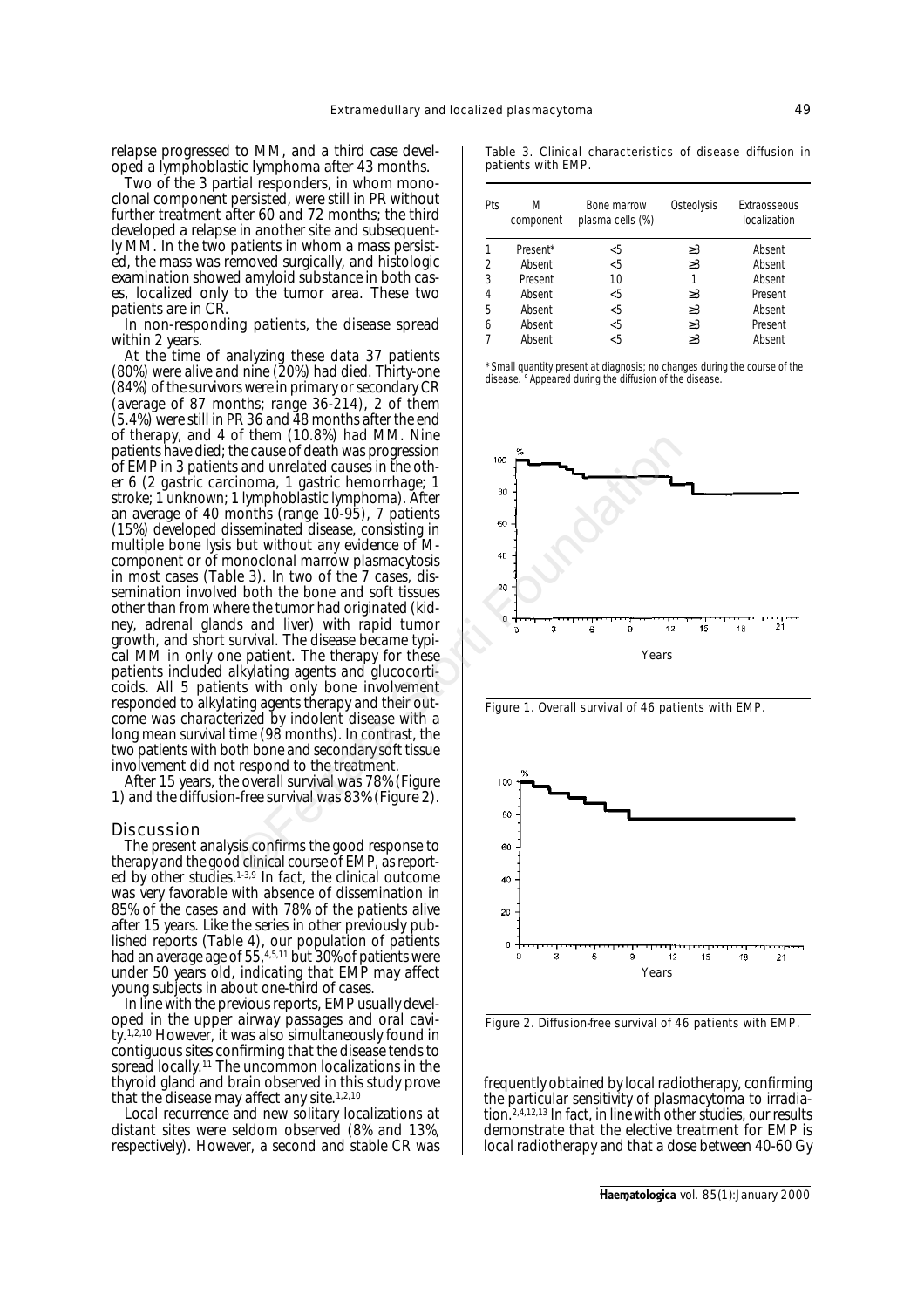| Study                                 | Corwin and Lindberg<br>1979 | Kapadia et al.<br>1982 | Knowling et al.<br>1983 | Holland et al.<br>1992 | Present<br>study |
|---------------------------------------|-----------------------------|------------------------|-------------------------|------------------------|------------------|
|                                       |                             |                        |                         |                        |                  |
| Number of patients                    | 12                          | 16                     | 25                      | 14                     | 46               |
| Males/females                         | 4/1                         | 4/1                    | 5/1                     | 3.7/1                  | 1.7/1            |
| Median age (yrs.)                     |                             | 59                     | 59                      | 58                     | 55               |
| Monoclonal component (%)              | 16                          | 30                     | 32                      |                        | 21               |
| Local recurrence (%)                  | 16                          | 15                     |                         |                        |                  |
| Disease diffusion (%)                 | 16                          | 31                     | 16                      | 36                     | 15               |
| Disease-free survival at 10 years (%) | 66                          |                        | 70                      | 64                     | 78               |

Table 4. Clinical outcome of patients with EMP.

seems to be sufficient to control the disease,  $9,13,14$  as indicated by the low frequency of local recurrences observed in this study which in any case occurred only when the level of dose was inferior to 40 Cy.

In this study it is difficult to establish the role of surgery and chemotherapy because of the small number of patients who received this treatment. We did not find any difference in the clinical outcome of patients undergoing surgery and radiotherapy compared with those undergoing radiotherapy alone. However, when surgery was used alone, particularly for a limited and easily resectable mass, no relapses were observed. The development of MM was more frequent in patients who had adjuvant chemotherapy, but most of them had a monoclonal component at diagnosis, indicating a higher risk of disease progression.

Dissemination of EMP occurred in 15% of the patients and this frequently in the first three years, but even as late as 8 years after the completion of therapy. Multiple myeloma originated after EMP was of an unusual type, and only one patient with a primary lymph node localization developed a typical MM. In fact disease dissemination was characterized only by multiple bone localizations that could appear one after another or all together (Table 3). In two cases there was contemporaneous involvement of soft tissues in sites other than those of the tumor origin, indicating that the follow-up of these patients should include periodic bone marrow studies, serum and urine protein evaluation, skeletal radiographic examination, and abdomen ultrasonography or computed tomography (the last examination should be performed during the first three years). This particular pattern of the spread of EMP has already been reported,<sup>2,11</sup> and in our study it represented the typical evolution of the disease. This could be clinical evidence that EMP has a different origin and consequently different biological aspects than MM and perhaps also SPB,<sup>3</sup> despite the fact that all these entities have histologic and immunohistochemical similarities.1,6

The presence of paraprotein at diagnosis (*p*=0.04) but not its persistence  $(p=0.4)$  may be an important indicator of dissemination of EMP. It was not possible, however, to analyze this relationship in a rigorous way because of the small number of cases with a Mspike at diagnosis. In contrast to in SPB, $^{12}$   $\beta_2$ microglobulin concentration was never high and in our population did not appear to be predictive of disease progression; in fact two patients had MM despite low values of  $\beta_2$  microglobulin. Neither the patient's age nor sex had an influence on the spread of EMP. As expected, disease dissemination was significantly greater in those patients who did not achieve CR (*p*=0.01). No statistically significant difference in evolution seemed to occur as a consequence of site of localization.1,10 However, since a lower percentage of patients (4/36; 11%) with upper respiratory tract and oral cavity localizations had disease progression than patients with other sites of involvement (3/9; 33%), a difference may, in fact, exist.

Our findings confirm the good prognosis of EMP. The cure of the disease can be achieved by radiotherapy in almost all cases. Surgical removal of the tumor can be performed, at diagnosis, as sole treatment of small masses and also when local irradiation has not been successful in eliminating the mass, as in the case of a local deposit of amyloid substance or residual disease. Treatment with chemotherapy does not appear to be indicated because it had no effect on the course of EMP, while disease dissemination can be successfully treated with alklyating agents.2 Single and selected cases of disease diffusion, particularly those with rapid, soft tissue involvement, could benefit from intensive treatment followed by autologous bone marrow transplantation,<sup>15</sup> a treatment recently examined in this journal.16-18  $\frac{1}{2}$  studies the role of the calibrication and  $\frac{1}{2}$  states was inferior to 40 Cy.<br>
dege nor sex had an influence or<br>
herapy because of the small num-<br>
preceived this treatment. We did<br>
one in the clinical outcom

## *Contributions and Ackowledgments*

*PG and MC designed the study. PG wrote the paper. AP, GA, CB, SN, UC, MB, SR were involved in the recruitment of the patients and contributed to the final version of the manuscript. FL was responsible for the revision of the paper. All the authors gave their critical contribution to the manuscript.*

#### *Funding*

*This research was partially supported by AIL project "30 ore per la vita" and by MURST 60% funds, Italy.*

#### *Disclosures*

*Conflict of interest: none.*

*Redundant publications: part of the paper has been published in Leukemia (see ref. #3).*

#### *Manuscript processing*

*Manuscript received May 13, 1999; accepted September 24, 1999.*